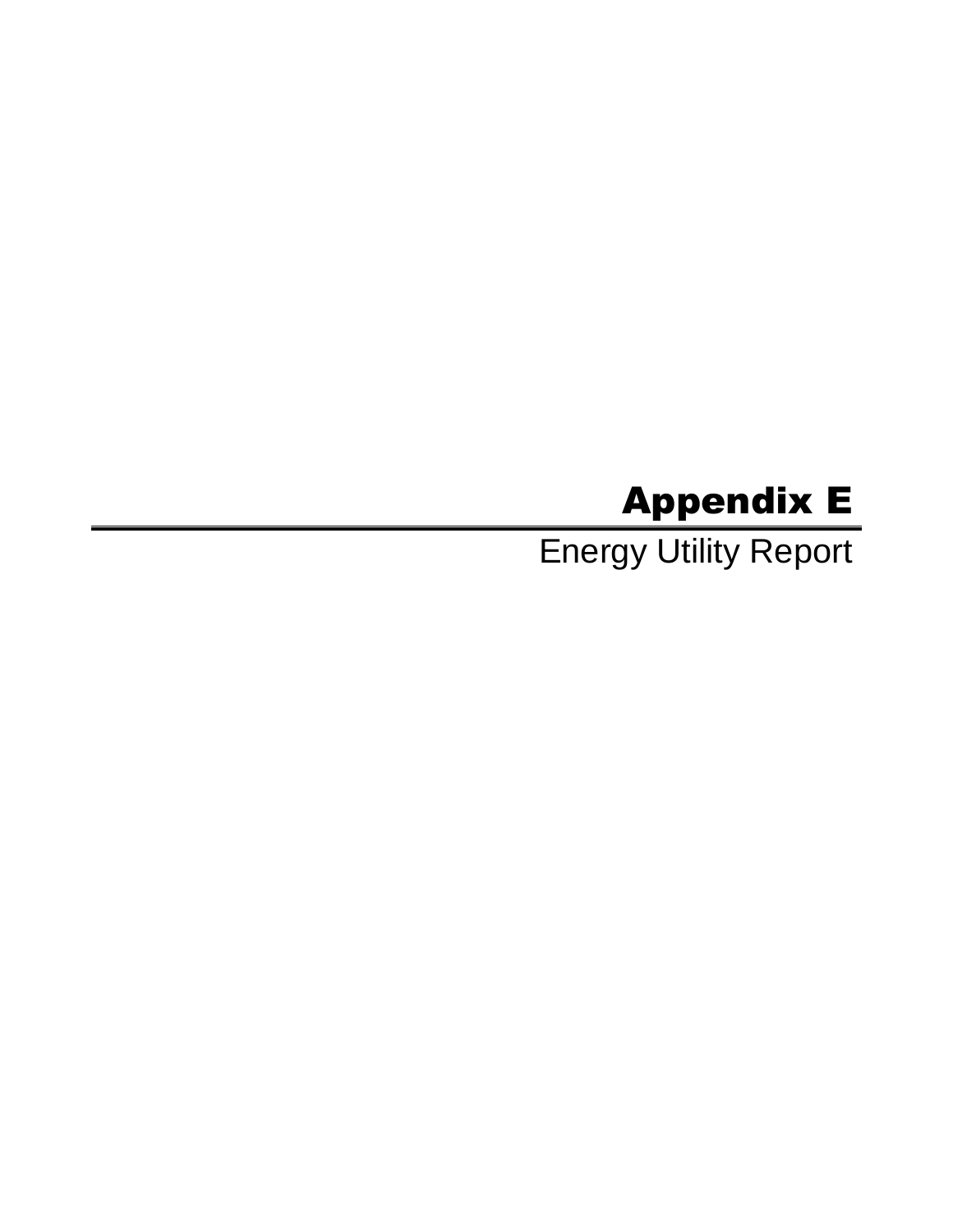

#### **1000 SEWARD MIXED-USE PROJECT UTILITY INFRASTRUCTURE TECHNICAL REPORT: ENERGY JANUARY 2022**

#### **PREPARED BY:**

LFA Consulting Engineers 319 Main Street El Segundo, CA 90245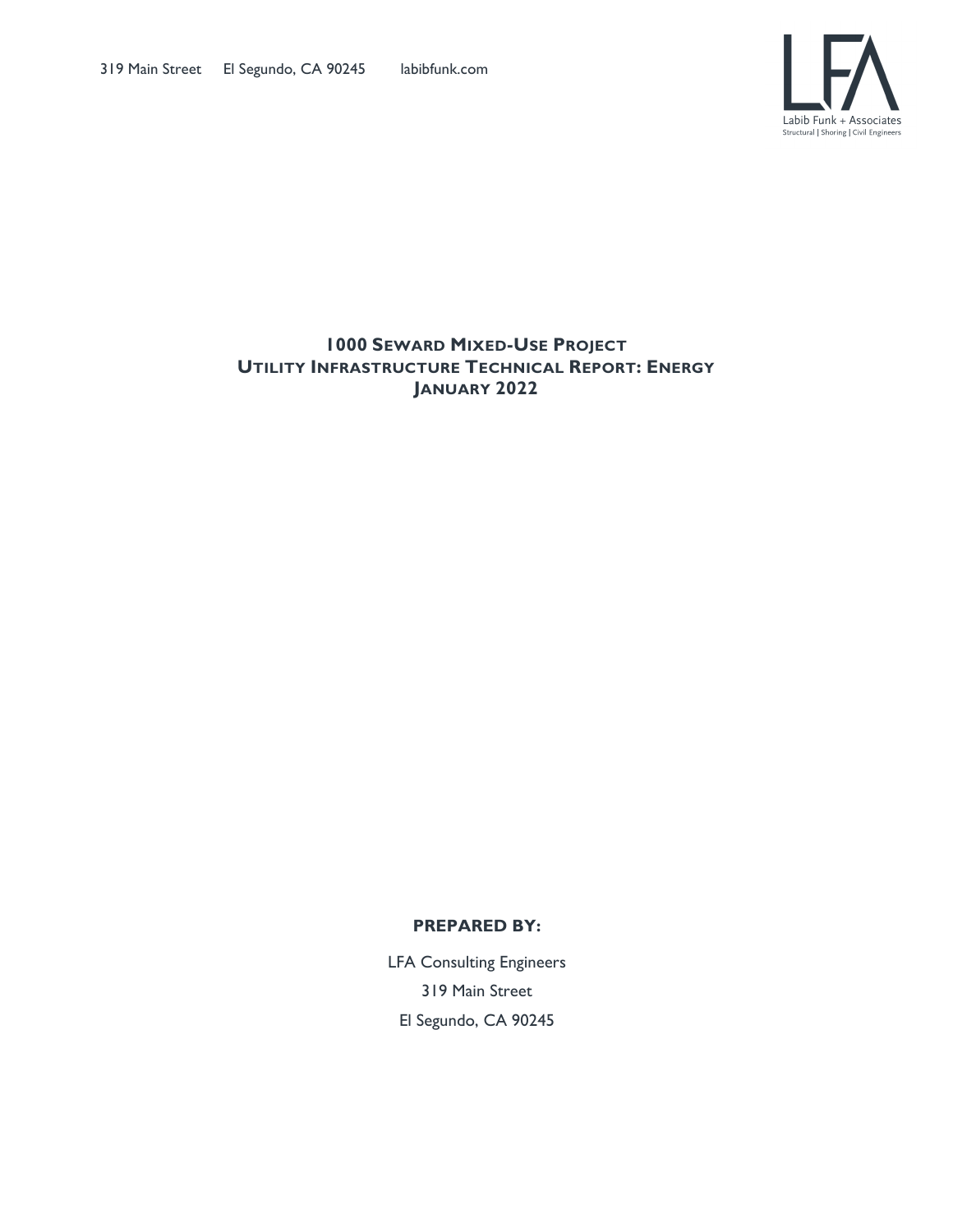# **Table of Contents**

| 2.               |
|------------------|
| 2.1.             |
| 2.2 <sub>1</sub> |
|                  |
| 3.1.             |
|                  |
| $\mathbf{4}$ .   |
| 5.               |
| $\mathbf{6}$ .   |
|                  |
|                  |
|                  |
|                  |
|                  |
| 7.               |

# **Appendix**

Exhibit I- Power Will Serve Letter Exhibit 2- Natural Gas Will Serve Letter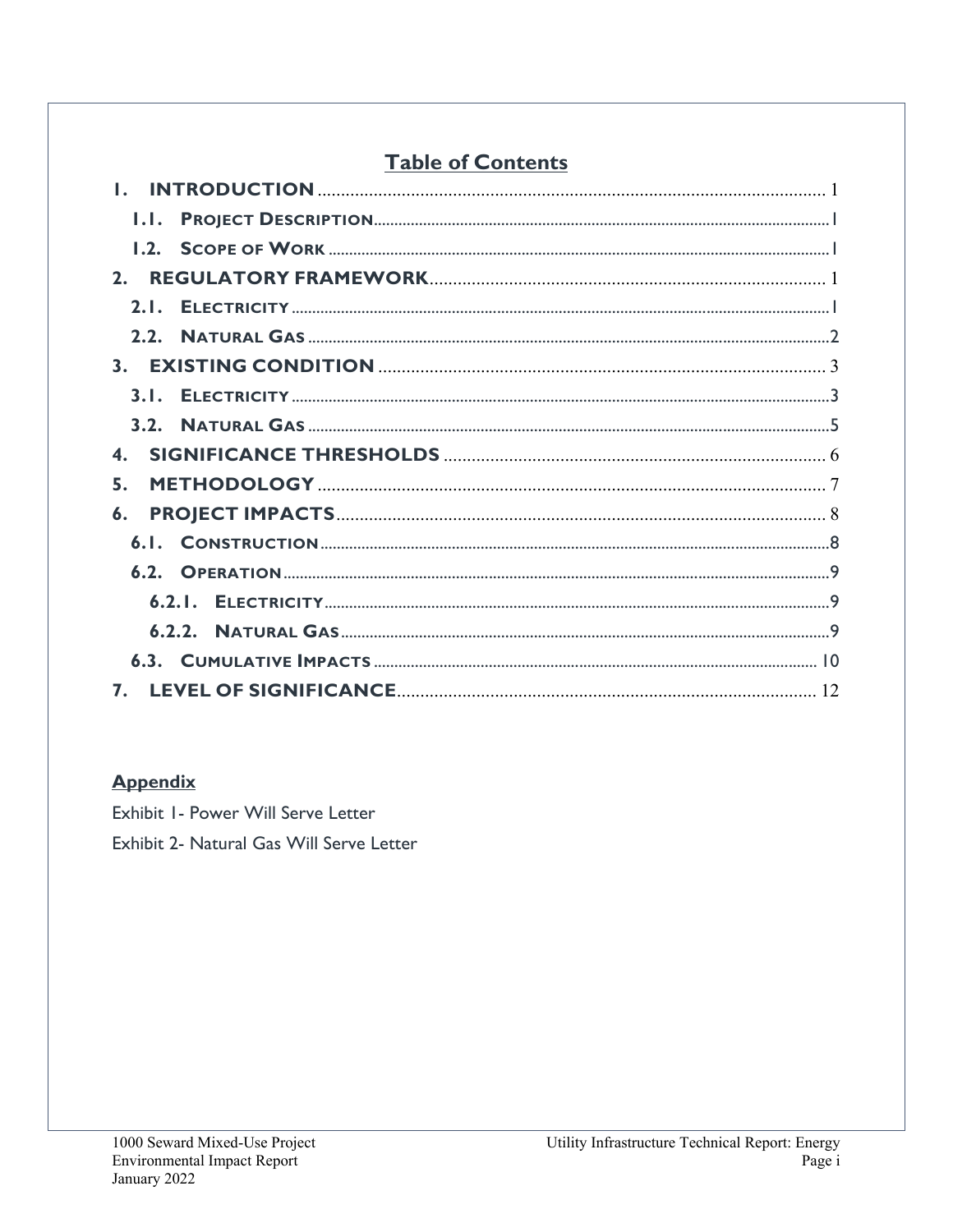#### **1. INTRODUCTION**

#### **1.1.PROJECT DESCRIPTION**

The 1000 Seward Project (Project) would include the development of a mixed-use commercial project with a total floor area of 150,600 square feet. The Project would include 136,200 square feet of office uses, 12,200 square feet of restaurant uses (of which 6,100 square feet may be used for an entertainment use), and 2,200 square feet of retail uses. The proposed uses would be located within a single ten-story building (with an additional rooftop level for mechanical equipment) with a maximum height of 133 feet to the top habitable floor and approximately 155 feet to the top of rooftop mechanical equipment level. The Project would also provide up to 35,600 square feet of open space which would include terraces, seating, lounge areas, and landscaping. In accordance with the City of Los Angeles (City) Municipal Code (LAMC), the Project would provide 310 vehicular parking spaces and 55 bicycle parking spaces (34 long-term and 21 short-term) within four subterranean levels and four above grade fully enclosed and mechanically ventilated parking levels. The two existing buildings on the Project Site totaling 10,993 square feet along with the surface parking areas would be demolished. Overall, the Project would result in 150,600 square feet of floor area within the Project Site with an FAR of 4.4:1. Project construction is anticipated to be completed in 2025.

#### **1.2. SCOPE OF WORK**

As a part of the Environmental Impact Report for the Project, the purpose of this report is to analyze the potential impact of the Project to the existing energy infrastructure systems.

# **2. REGULATORY FRAMEWORK**

#### **2.1.ELECTRICITY**

The 2016 Power Integrated Resource Plan (IRP)<sup>1</sup> document serves as a comprehensive 20 year roadmap that guides the Los Angeles Department of Water and Power's (LADWP) power system in its efforts to supply reliable electricity in an environmentally responsible and cost effective manner. The 2016 IRP re-examines and expands the analysis contained in the 2015 IRP, with updates in line with the latest regulatory framework, primarily the recently approved state legislation of a 50 percent renewable portfolio standard by 2030.

The 2016 IRP provides detailed analysis and results of several new IRP resource cases which investigated the economic and environmental impact of increased local solar and various levels of transportation electrification. In analyzing the IRP cases and recommending a strategy to best meet the future electric needs of Los Angeles, the IRP uses system modeling tools to analyze and determine the long-term economic,

<sup>1</sup> LADWP, 2016 Power Integrated Resoure Plan, December 2016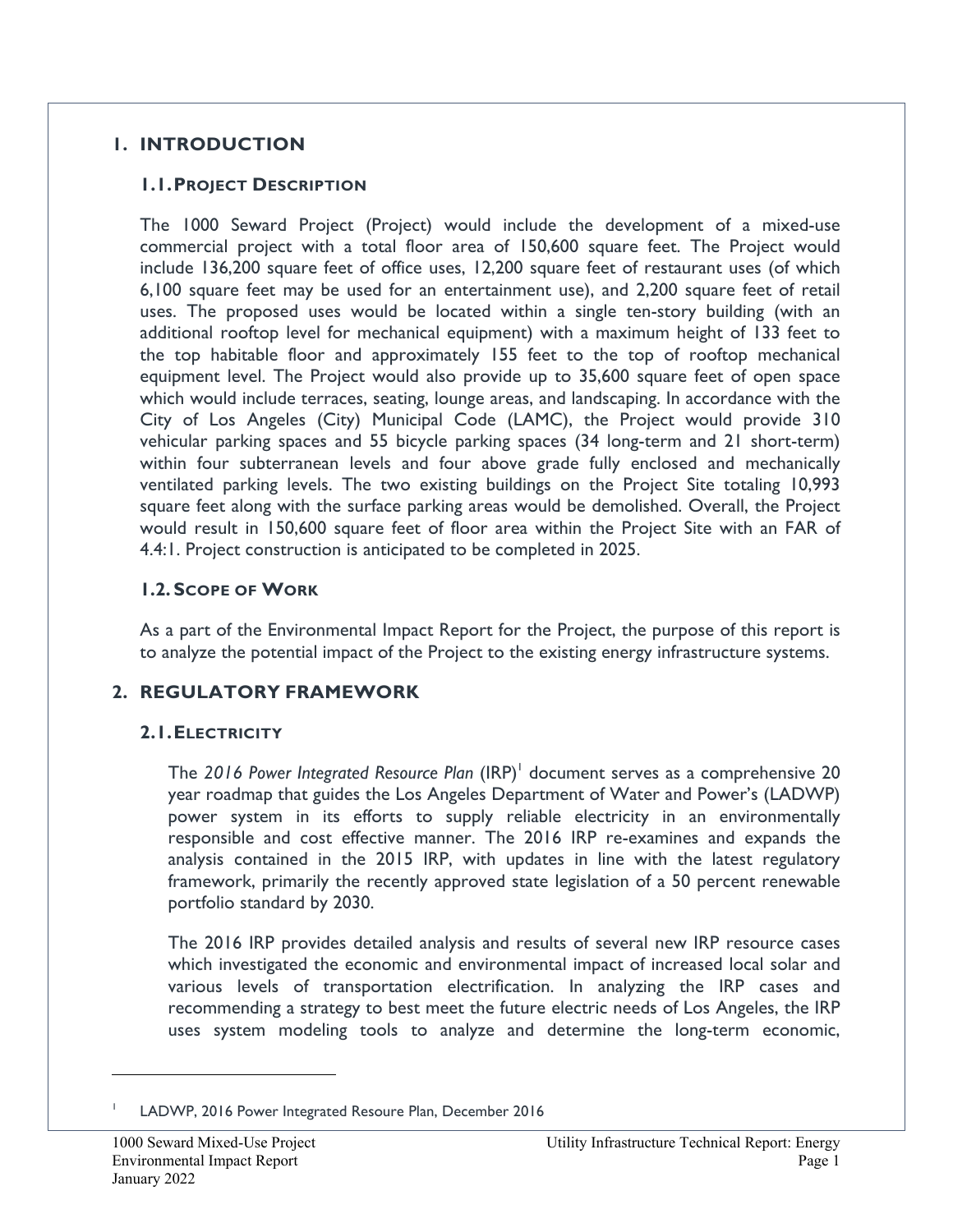environmental, and operational impact of alternative resource portfolios by simulating the integration of new resource alternatives within our existing mix of assets and providing the analytic results to inform the selection of a recommended case.

The IRP also includes a general assessment of the revenue requirements and rate impacts that support the recommended resource plan through 2035. While this assessment will not be as detailed and extensive as the financial analysis to be completed for the ongoing rate action for the 2016/17 fiscal year and beyond, it clearly outlines the general requirements. As a long-term planning process, the IRP examines a 20-year horizon in order to secure adequate supplies of electricity. In that respect, it is LADWP's desire that the IRP contribute towards future rate actions, by presenting and discussing the programs and projects required to fulfill the City Charter's mandate of delivering reliable electric power to the City of Los Angeles.

Regulatory interpretations of primary regulations and state laws affecting the LADWP Power System, including AB 32, SB 1368, SB 1, SB 2 (1X), SB 350, SB 32, US EPA Rule 316(b), and US Clean Power Plan, continue to evolve particularly with certification requirements of existing renewable projects and their applicability towards meeting instate or out-of-state qualifications. The current IRP attempts to incorporate the latest interpretation of these major regulations and state laws as they are understood today.

#### **2.2.NATURAL GAS**

The *2020 California Gas Report*<sup>3</sup> presents a comprehensive outlook for natural gas requirements and supplies for California through the year 2035. This report is prepared in even-numbered years, followed by a supplemental report in odd-numbered years, in compliance with California Public Utilities Commission Decision D.95-01-039. The below projections in the California Gas Report are for long-term planning and do not necessarily reflect the day-to-day operational plans of the utilities.

California natural gas demand, including volumes not served by utility systems, is expected to decrease at a rate of 1.4 percent per year from 2016 to 2035. The forecast decline is a combination of moderate growth in the Natural Gas Vehicle (NGV) market and across-the-board declines in all other market segments: residential, commercial, electric generation, and industrial markets.

Residential gas demand is expected to decrease at an annual average rate of 0.5 percent. Demand in the commercial and industrial markets are expected to decline at an annual rate of 0.24 percent. Aggressive energy efficiency programs make a significant impact in managing growth in the residential, commercial, and industrial markets. For the purpose

<sup>2</sup> Ibid

<sup>&</sup>lt;sup>3</sup> California Gas and Electric Utilities, 2020 California Gas Report, 2020.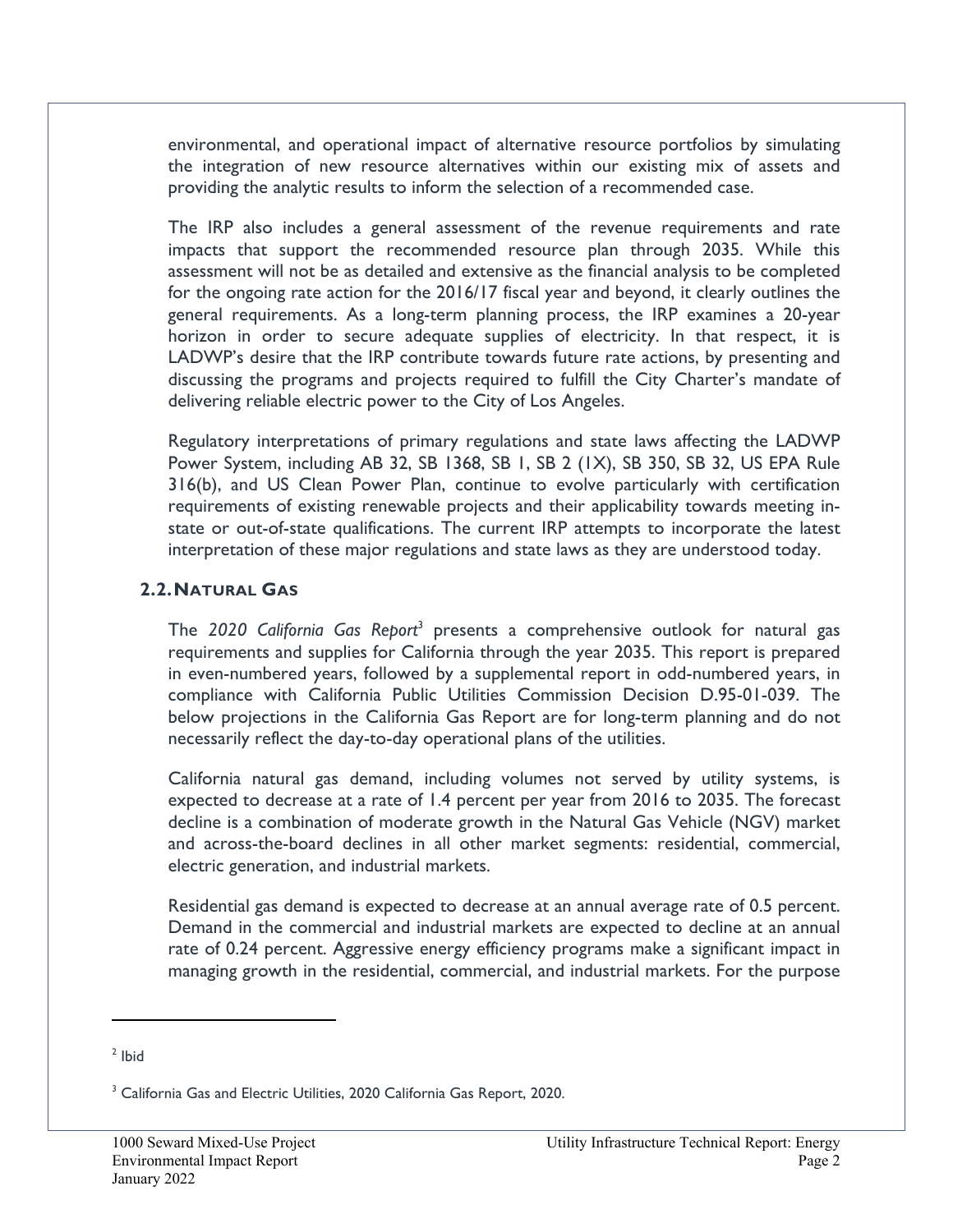of load-following as well as backstopping intermittent renewable resource generation, gas-fired generation will continue to be the primary technology to meet the evergrowing demand for electric power. However, overall gas demand for electric generation is expected to decline at 1.3 percent per year for the next 20 years due to more efficient power plants, statewide efforts to minimize greenhouse gas (GHG) emissions through aggressive programs pursuing demand-side reductions, and the acquisition of preferred power generation resources that produce little or no carbon emissions.

# **3. EXISTING CONDITION**

In 2015, the state enacted legislation intended to improve air quality, provide aggressive reductions in energy dependency and boost the employment of renewable power. The first legislation, the 2015 Clean Energy and Pollution Reduction Act, also known as Senate Bill (SB) 350, requires the amount of electricity generated and sold to retail customers per year from eligible renewable energy resources be increased to 50 percent by December 31, 2030. SB 350 establishes annual targets for statewide energy efficiency savings and demand reduction that will achieve a cumulative doubling of statewide energy efficiency savings in electricity and natural gas final end uses by January 1, 2030. Second, the Energy Efficiency Act (AB 802) provides aggressive state directives to increase the energy efficiency of existing buildings, requires that access to building performance data for nonresidential buildings be provided by energy utilities and encourages pay-for performance incentivebased programs. This paradigm shift will allow California building owners a better and more effective way to access whole-building information and at the same time will help to address climate change, and deliver cost-effective savings for ratepayers. Last, the Energy Efficiency Act (AB 793) is intended to promote and provide incentives to residential or small and medium-sized business utility customers that acquire energy management technology for use in their home or place of business. AB 793 requires energy utilities to develop a plan to educate residential customers and small and medium business customers about the incentive program.<sup>4</sup>

#### **3.1.ELECTRICITY**

LADWP is responsible for providing power supply to the City while complying with local, State, and Federal regulations.

#### **3.1.1. REGIONAL**

LADWP's power system is the nation's largest municipal electric utility and serves a 465-square-mile area in Los Angeles and much of the Owens Valley. The system supplies more than 26 million megawatt-hours (MWh) of electricity a year for the City of Los Angeles' 1.4 million residential and business customers as well as over 5,000 customers in the Owens Valley. LADWP has over 7,460 megawatts (MW) of generation capacity

4 Ibid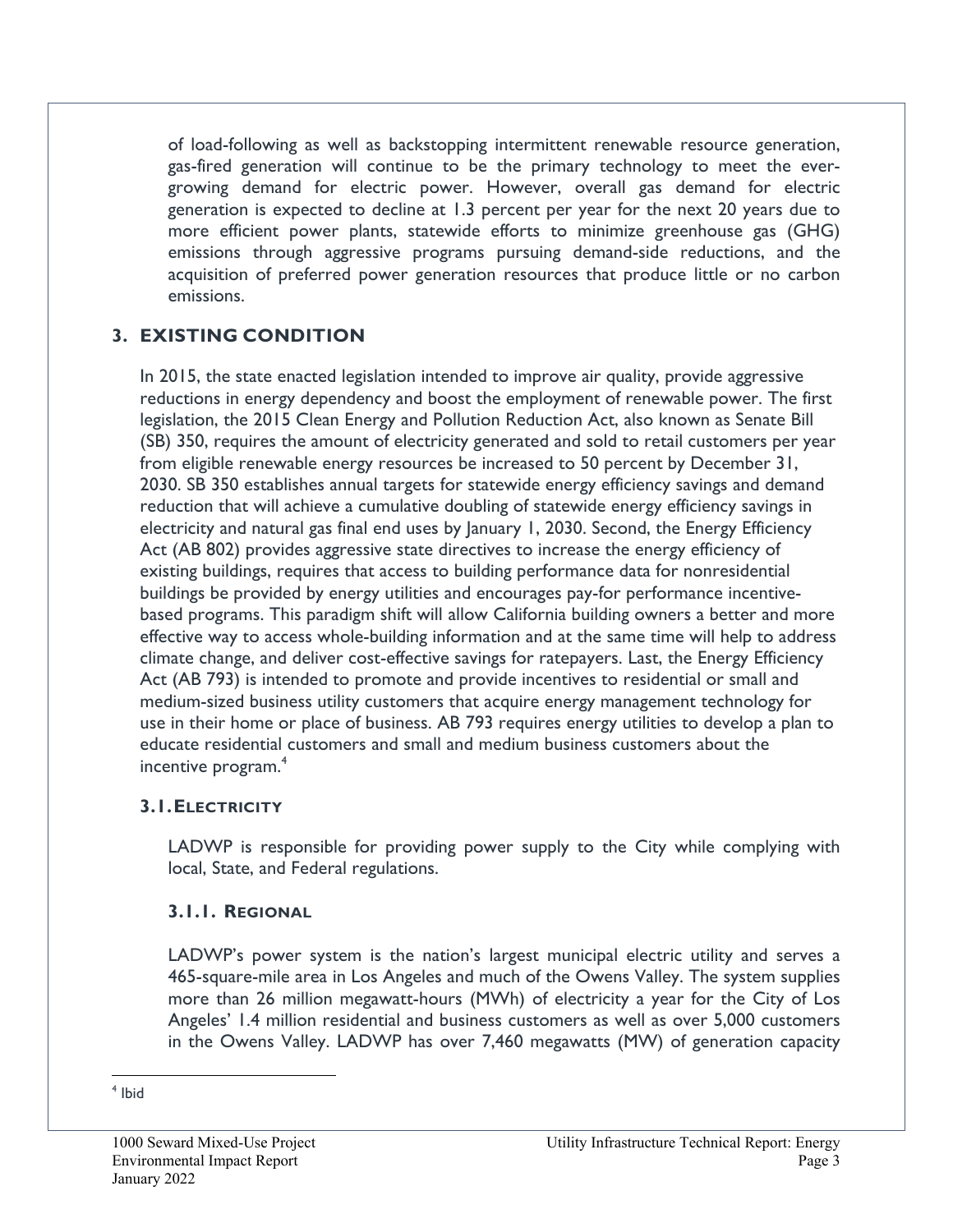from a diverse mix of energy sources including renewable energy, natural gas, nuclear, large hydro, coal, and other sources. The distribution network includes 6,800 miles of overhead distribution lines and 3,597 miles of underground distribution cables.<sup>5</sup>

#### **3.1.2. LOCAL**

Based on available substructure maps from the City of Los Angeles Bureau of Engineering's online Navigate LA database, it appears that the Project Site receives electric power service from LADWP via an existing underground conduit in Romaine Street.

# **3.1.3. ON-SITE**

The Project Site is currently developed with two one story buildings totaling 10,993 square feet and surface parking areas. Specifically, the existing uses on the Project Site include a 2,551 square-foot restaurant (1006 Seward Street) and an approximately 8,442 square-foot production space and mastering studio (1000 Seward Street). Vehicular access to the Project Site is provided via driveways along Seward Street, Romaine Street, and Hudson Avenue. Pedestrian access to the Project Site is located along Seward Street, Romaine Street, and Hudson Avenue. Existing landscaping within the Project Site includes a Hollywood Juniper and several bird of paradise plants within small planted areas.

| Table 1 - Estimated Existing Electricity Demand                         |                                              |                                           |  |  |
|-------------------------------------------------------------------------|----------------------------------------------|-------------------------------------------|--|--|
| <b>Connection To:</b>                                                   | <b>Facility</b>                              | <b>Electricity Demand</b><br>$(kW)^{(a)}$ |  |  |
| Romaine St.                                                             | Restaurant                                   | 109,381                                   |  |  |
| Romaine St.                                                             | <b>Production Space and Mastering Studio</b> | 106,526                                   |  |  |
| Romaine St.                                                             | Parking Lot                                  | 0                                         |  |  |
|                                                                         | Water Usage (all facilities) $(b)$           | 34,691                                    |  |  |
| Seward St. Total Existing Electricity Demand for Project<br><b>Site</b> | 250,598                                      |                                           |  |  |
| (a)<br>$I$ kW (kilowatt) = 1,000 Watts                                  |                                              |                                           |  |  |

 $<sup>(b)</sup>$  electricity usage for water is based on per gallon delivery, treatment, and distribution of water within</sup> Southern California

<sup>&</sup>lt;sup>5</sup> LADWP, 2015 Power Integrated Resource Plan, December 2015.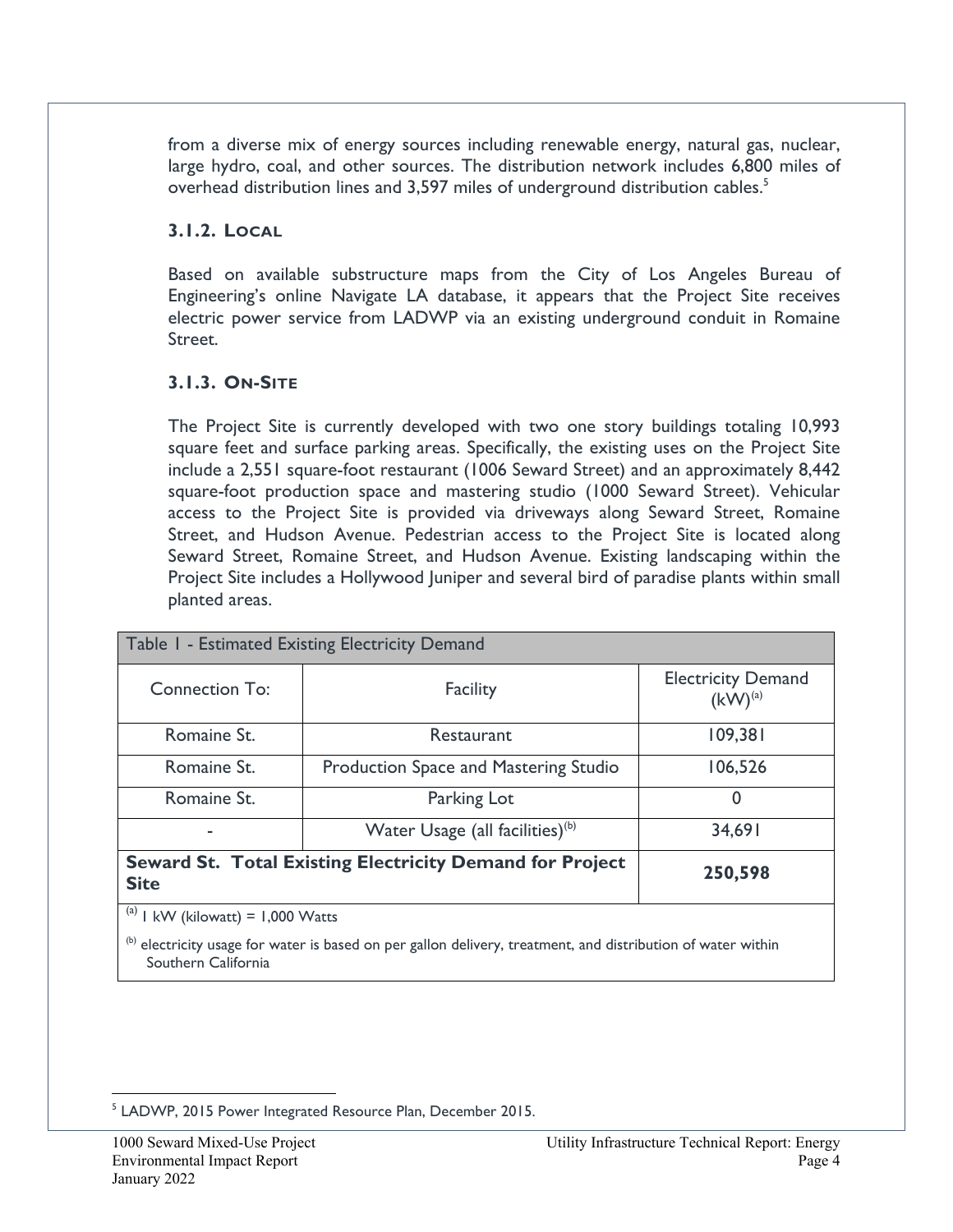#### **3.2.NATURAL GAS**

Southern California Gas Company (SoCalGas) is responsible for providing natural gas supply to the City and is regulated by the California Public Utilities Commission and other state and federal agencies.

#### **3.2.1. REGIONAL**

SoCalGas is the principal distributor of natural gas in Southern California, providing retail and wholesale customers with transportation, exchange and storage services and also procurement services to most retail core customers. SoCalGas is a gas-only utility and, in addition to serving the residential, commercial, and industrial markets, provides gas for enhanced oil recovery (EOR) and electric generation (EG) customers in Southern California. SoCalGas's natural gas system is the nation's largest natural gas distribution utility, and serves a 20,000 square-mile area in Central and Southern California. The system supplies natural gas to 21.6 million customers through 5.9 million meters in more than 500 communities.<sup>6</sup>

#### **3.2.2. LOCAL**

Based on available substructure maps from the City of Los Angeles Bureau of Engineering's online Navigate LA database, it appears that the Project Site receives natural gas service from SoCalGas via an existing underground conduit in Seward Street.

# **3.2.3. ON-SITE**

As described above, the Project Site is currently occupied by an existing 2,551 square foot restaurant, an 8,442 square foot production space and mastering studio, and 20,700 square foot paved surface lot. Table 2 below summarizes the existing condition.

| Table 2 - Estimated Existing Natural Gas Demand           |                                       |                                                             |  |  |
|-----------------------------------------------------------|---------------------------------------|-------------------------------------------------------------|--|--|
| Connection To:                                            | Facility                              | <b>Annual Natural Gas</b><br>Demand (Million Cubic<br>Feet) |  |  |
| Seward St.                                                | Restaurant                            | <b>0.56 MMCF</b>                                            |  |  |
| Seward St.                                                | Production Space and Mastering Studio | <b>0.08 MMCF</b>                                            |  |  |
| <b>Total Existing Natural Gas Demand for Project Site</b> |                                       | <b>0.64 MMCF</b>                                            |  |  |

<sup>6</sup> California Gas and Electric Utilities, 2020 California Gas Report, 2020.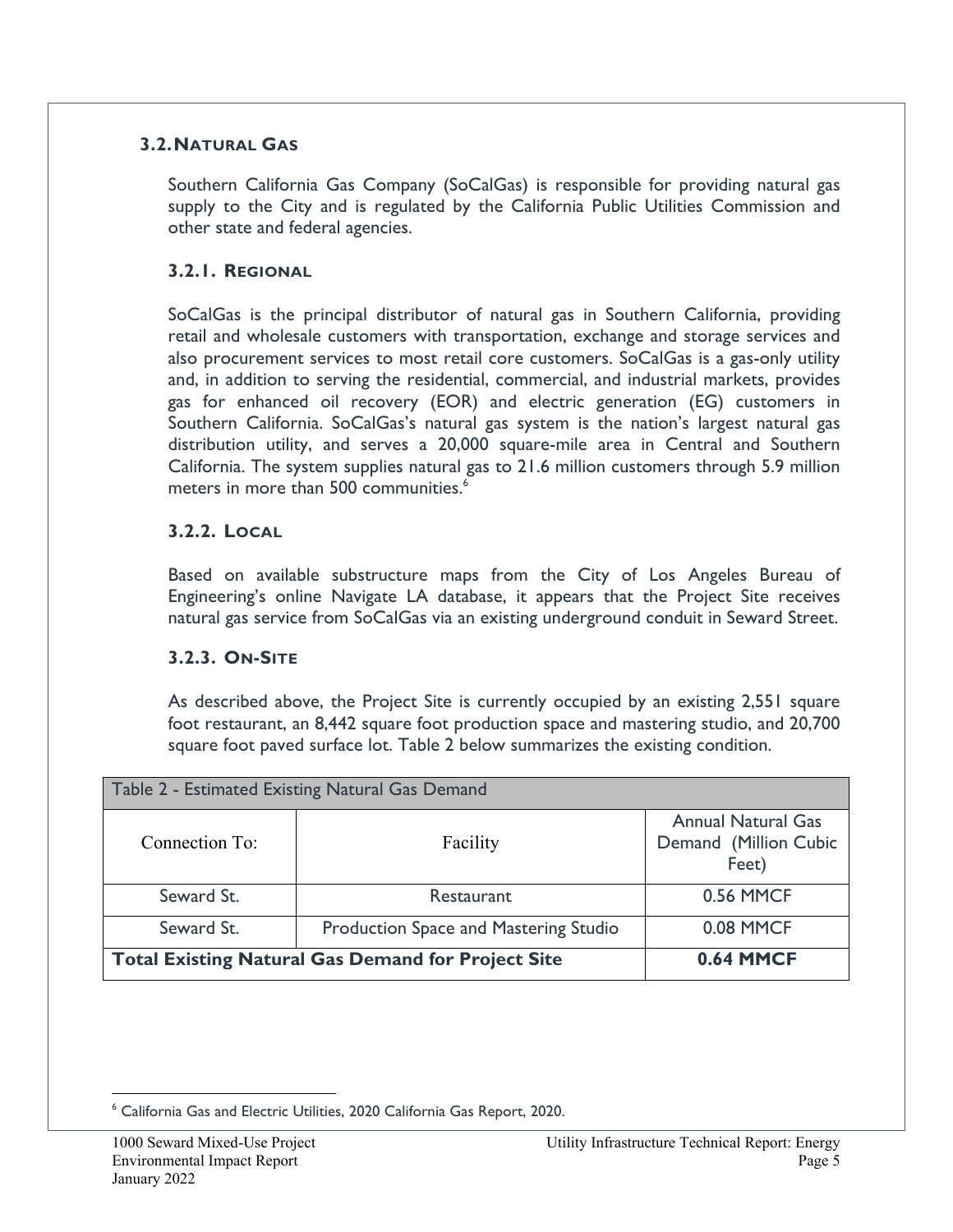#### **4. SIGNIFICANCE THRESHOLDS**

Appendix F of the CEQA Guidelines states that the potentially significant energy implications of a project should be considered in an EIR. Environmental impacts, as noted in Appendix F, may include:

- The project's energy requirements and its energy use efficiencies by amount and fuel type for each stage of the project including construction, operation, maintenance and/or removal. If appropriate, the energy intensiveness of materials may be discussed;
- The effects of the project on local and regional energy supplies and on requirements for additional capacity;
- The effects of the project on peak and base period demands for electricity and other forms of energy;
- The degree to which the project complies with existing energy standards;
- The effects of the project on energy resources;
- The project's projected transportation energy use requirements and its overall use of efficient transportation alternatives.

Appendix G of the CEQA Guidelines provides a set of sample questions that address impacts with regard to energy consumption. These questions are as follows:

Would the project:

- Result in potentially significant environmental impact due to wasteful, inefficient, or unnecessary consumption of energy resources, during project construction or operation?
- Conflict with or obstruct a state or local plan for renewable energy or energy efficiency?
- Require or result in the relocation or construction of new or expanded water, wastewater treatment, or storm water drainage, electric power, natural gas, or telecommunications facilities, the construction or relocation of which could cause significant environmental effects?

In the context of the above thresholds, the *L.A. CEQA Thresholds Guide* states that a determination of significance shall be made on a case-by case basis, considering the following factors: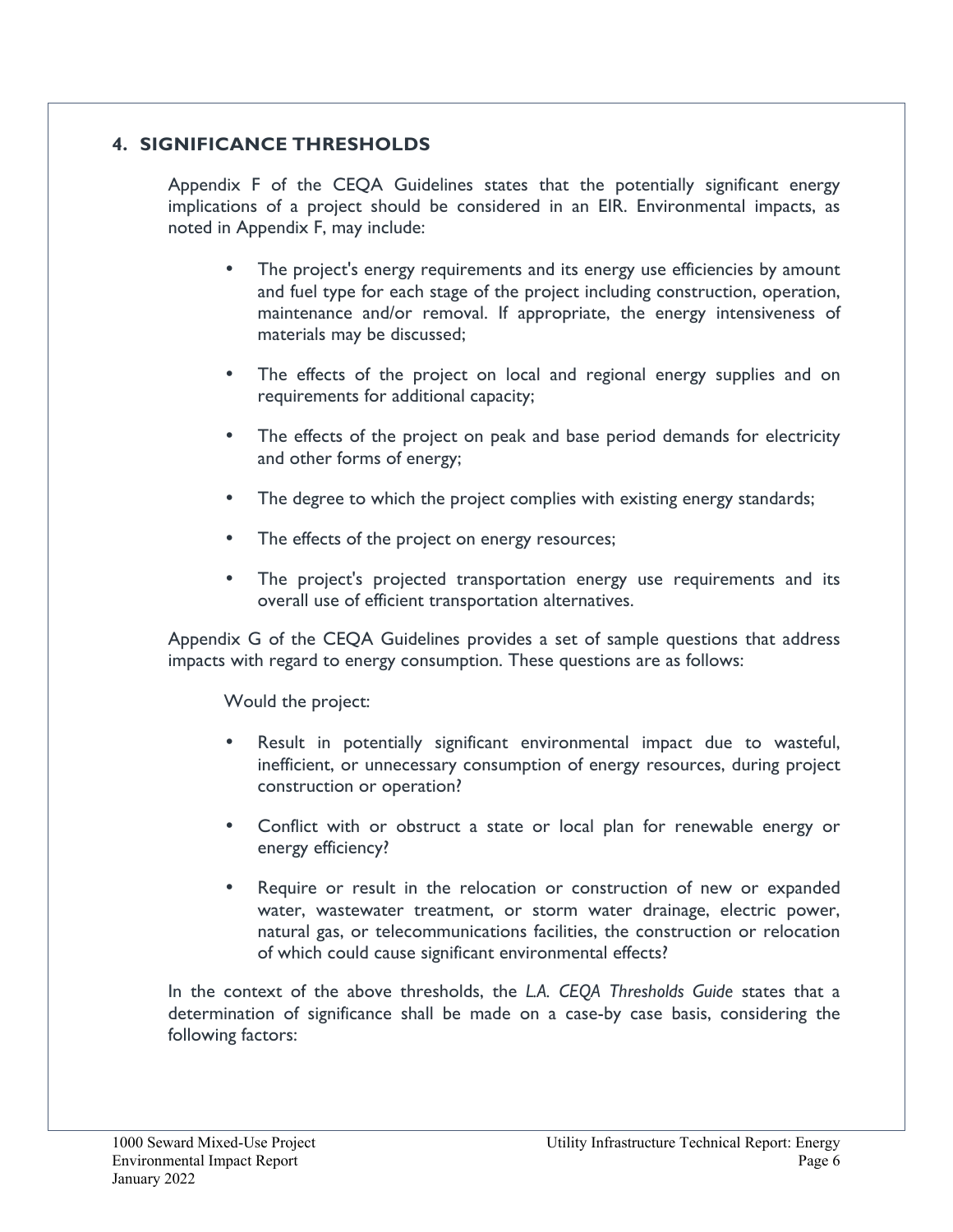- The extent to which the project would require new (off-site) energy supply facilities and distribution infrastructure; or capacity enhancing alterations to existing facilities;
- Whether and when the needed infrastructure was anticipated by adopted plans; and
- The degree to which the project design and/or operations incorporate energy conservation measures, particularly those that go beyond City requirements.

Based on these factors, the Project would have a significant impact on energy resources if it would result in an increase in demand for electricity or natural gas that exceeds available supply or distribution infrastructure capabilities, or the design of the project fails to incorporate energy conservation measures that go beyond existing requirements.

# **5. METHODOLOGY**

The methodology for determining the significance of a project as it relates to a project's impact on wastewater collection and treatment infrastructure is based on the *L.A. CEQA Thresholds Guide*. This methodology involves a review of the project's environmental setting, project impacts, cumulative impacts, and mitigation measures as required. The following has been considered as part of the determination for this Project:

*Environmental Setting* 

- Description of the electricity and natural gas supply and distribution infrastructure serving the Project Site. Include plans for new transmission facilities or expansion of existing facilities; and
- Summary of adopted energy conservation plans and policies relevant to the project

*Project Impacts* 

- Evaluation of the new energy supply and distribution systems which the project would require.
- Describe the energy conservation features that would be incorporated into project design and/or operation that go beyond City requirements, or that would reduce the energy demand typically expected for the type of project proposed.
- Consult with LADWP or SoCalGas, if necessary to gauge the anticipated supply and demand conditions at project buildout.

This report analyzes the potential impacts of the Project on existing energy infrastructure by comparing the estimated Project energy demand with the available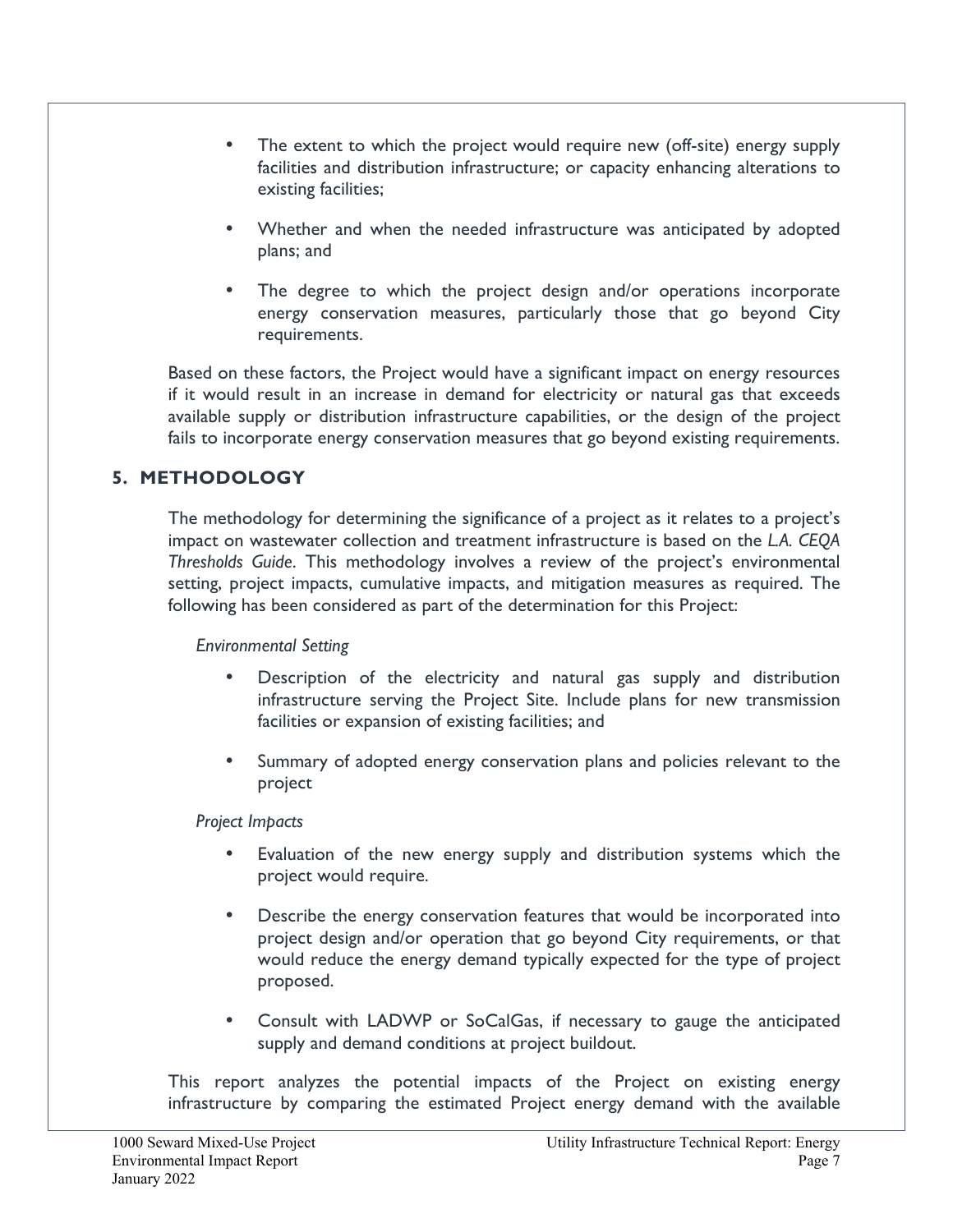capacity. Will-serve letters from LADWP and SoCalGas (Exhibits 1 and 2) demonstrate the availability of sufficient energy resources to supply the Project's demand.

In addition, potential energy impacts were analyzed by evaluating the energy demand and energy conserving features of the Project to determine whether the Project would involve the wasteful, inefficient, and unnecessary use of energy resources.

#### **6. PROJECT IMPACTS**

#### **6.1.CONSTRUCTION**

Electrical power would be consumed to construct the new buildings and facilities of the Project. Typical uses include temporary power for lighting, equipment, construction trailers, etc. The demand would be supplied from existing electrical services within the Project Site and would not affect other services. Overall, demolition and construction activities would require approximately 0.45 MW of electricity consumption throughout the limited period of time in which these activities are expected to take place. This is significantly less than the expected power consumption of the Project, which LADWP has indicated can be supplied in their will-serve letter in Exhibit I of this report. Thus, the construction activities would not be expected to have any adverse impact on available electricity supplies and infrastructure. Therefore, Project impacts on electricity supply associated with short-term construction activities would be less than significant.

No natural gas usage is expected to occur during construction because natural gas will not be required for construction activities. Therefore, impacts on natural gas supply associated with short-term construction activities would be less than significant.

Construction impacts associated with the Project's electrical and gas infrastructure upgrades would primarily be confined to trenching. Infrastructure improvements will comply with all applicable LADWP, SoCalGas, and City of Los Angeles requirements, which are expected to reduce potential impacts to existing energy systems and adjacent properties. A construction management plan would be implemented to reduce any temporary pedestrian and traffic impacts during construction, including maintaining two lanes of travel and ensuring safe pedestrian access and adequate emergency vehicle access. Overall, when considering impacts resulting from the installation of any required off-site energy infrastructure improvements, all impacts are of a relatively short-term duration (i.e., months) and would cease to occur once the installation is complete. Therefore, Project impacts on energy infrastructure associated with construction activities would be less than significant.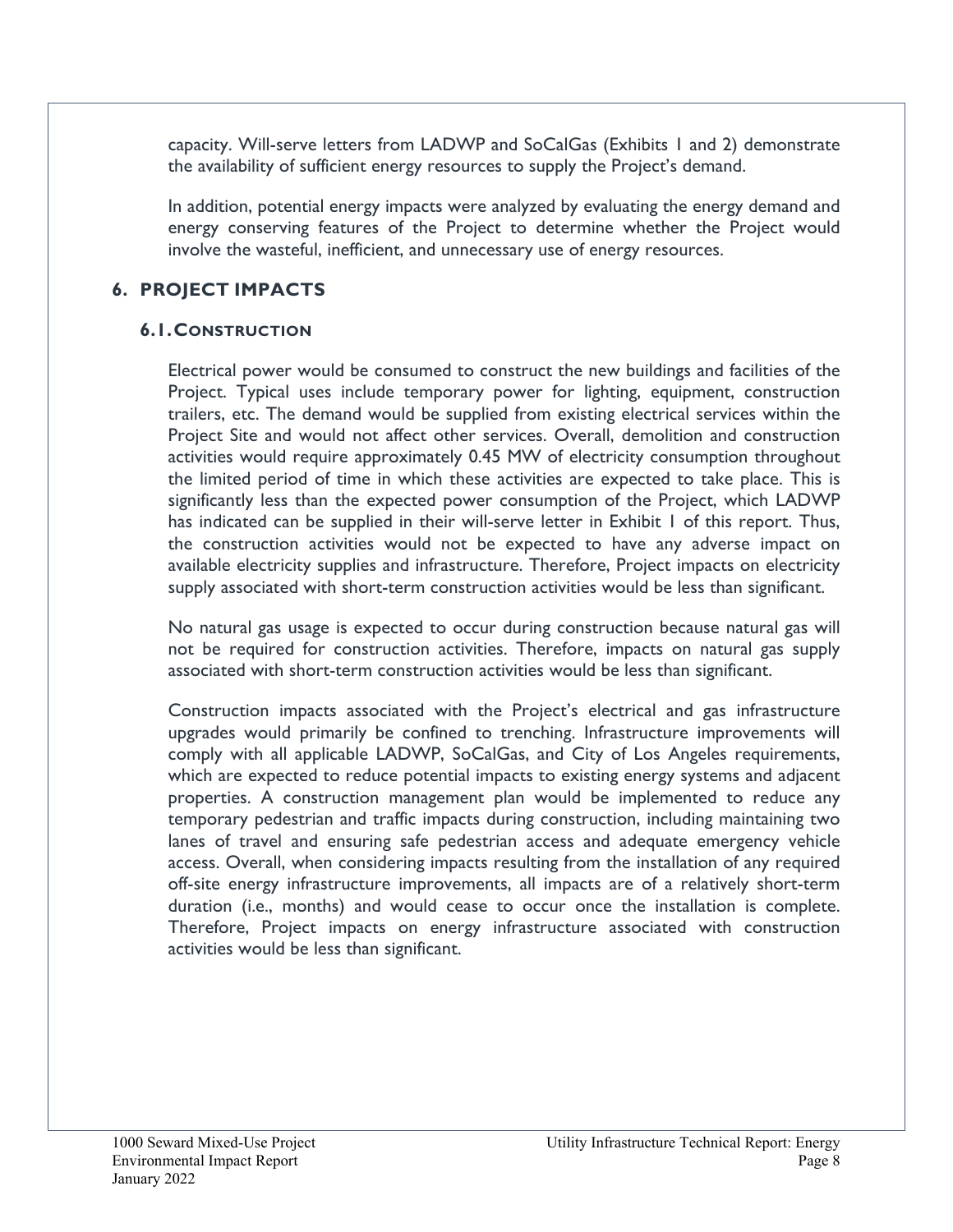# **6.2. OPERATION**

# **6.2.1. ELECTRICITY**

The Project will increase the demand for electricity resources. Based on analysis using the California Emissions Estimator Model (CalEEMod), the estimated projected electrical loads are provided in Table 3 below.

| Table 3 - Estimated Proposed Electricity Demand                    |                                             |                         |  |  |
|--------------------------------------------------------------------|---------------------------------------------|-------------------------|--|--|
| Connection To:                                                     | Facility                                    | Electricity Demand (MW) |  |  |
|                                                                    | <b>Restaurant</b>                           | 0.58                    |  |  |
| Romaine St.                                                        | <b>Commercial Office</b>                    | 1.84                    |  |  |
|                                                                    | Retail                                      | 0.04                    |  |  |
|                                                                    | Subterranean Parking                        | 0.24                    |  |  |
|                                                                    | <b>On-Site EV Chargers</b>                  | 0.003                   |  |  |
|                                                                    | Water Usage (all facilities)                | 0.37                    |  |  |
| <b>Total Proposed Electricity Demand for Project Site</b>          | 3.07 MW                                     |                         |  |  |
| <b>Existing Total Electricity Demand for Project Site</b>          | 0.25 MW                                     |                         |  |  |
| Net Increase in Electricity Demand for Project Site Due to Project | 2.82 MW                                     |                         |  |  |
|                                                                    | $^{(a)}$   MW (megawatt) = 1,000,000 Watts. |                         |  |  |

(b) electricity usage for water is based on per gallon delivery, treatment, and distribution of water within Southern California

A new LADWP electrical service is proposed to serve the new building. The service would come off of Romaine St. to the south.

A will serve letter was sent to LADWP to determine if there is sufficient capacity to serve the Project. Based on the response from LADWP (see Exhibit 1), which confirms that electrical service can be provided for the Project, Project impacts related to electrical services would be less than significant.

# **6.2.2. NATURAL GAS**

The Project will increase the demand for natural gas resources. Based on analysis Based on analysis using the California Emissions Estimator Model (CalEEMod), the estimated projected natural gas loads are provided in Table 4 below.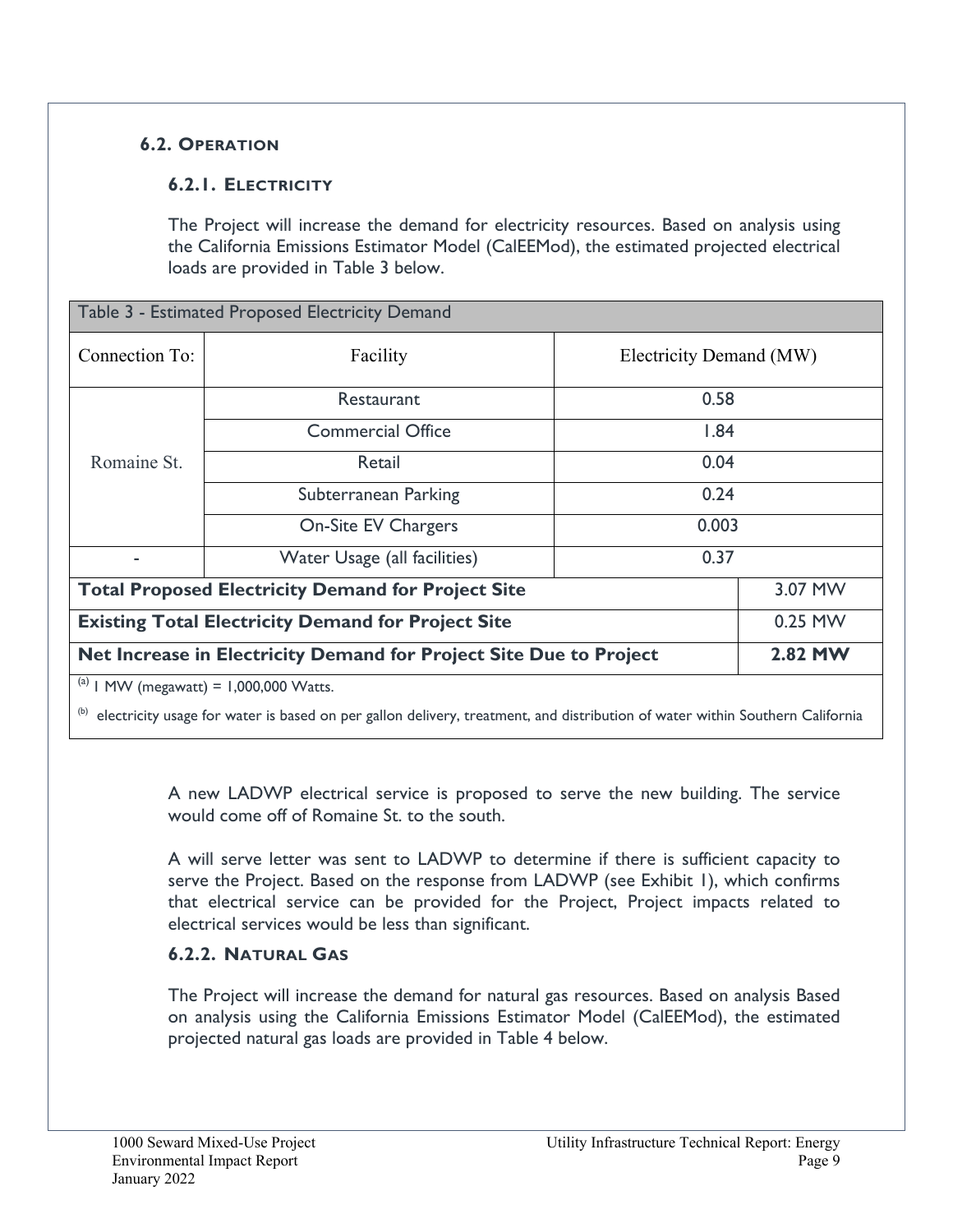| Table 4 - Estimated Proposed Natural Gas Demand           |                          |                                                             |  |  |
|-----------------------------------------------------------|--------------------------|-------------------------------------------------------------|--|--|
| Connection To:                                            | Facility                 | <b>Annual Natural Gas</b><br>Demand (million<br>cubic-feet) |  |  |
| <b>Existing SoCalGas Main</b>                             | <b>Proposed Building</b> | <b>4.02 MMCF</b>                                            |  |  |
| <b>Total Proposed Natural Gas Demand for Project Site</b> |                          | <b>4.02 MMCF</b>                                            |  |  |
| <b>Existing Total Natural Gas Demand for Project Site</b> |                          | <b>0.64 MMCF</b>                                            |  |  |
| Net Increase in Natural Gas Demand for Project Site       |                          | <b>3.38 MMCF</b>                                            |  |  |

The Project's estimated net annual new gas consumption of 3.21 million cubic feet converts to an approximate daily demand of 8,800 cubic feet, which would account for approximately 0.0003 percent of the 2022 forecasted consumption in SoCalGas's planning area.

The Project will increase the demand for natural gas resources. A will serve letter was sent to the gas company to determine if there is sufficient capacity to serve the Project. Based on the response from SoCalGas (see Exhibit 2), which confirms that natural gas service can be provided for the Project, Project impacts related to gas would be less than significant.

#### **6.3.CUMULATIVE IMPACTS**

The geographic context for the cumulative analysis of electricity is LADWP's service area and the geographic context for the cumulative analysis of natural gas is SoCalGas' service area. Growth within these geographies is anticipated to increase the demand for electricity and natural gas energy, as well as the need for energy infrastructure, such as new or expanded energy facilities.

Buildout of the Project, the related projects, and additional growth forecasted to occur in the City would increase electricity consumption during Project construction and operation and, thus, cumulatively increase the need for energy supplies and infrastructure capacity, such as new or expanded energy facilities. LADWP forecasts that its maximum peak demand in the 2024–2025 fiscal year (the Project buildout year) will be 6,089 Megawatts (MW) of electricity.<sup>7</sup> Based on the Project's estimated net new electrical demand of 2.82 MW, the Project would account for approximately 0.046 percent of LADWP's maximum peak demand for the Project's build-out year. Although

7

LADWP, 2016 Power Integrated Resource Plan, Appendix A, Table A-1.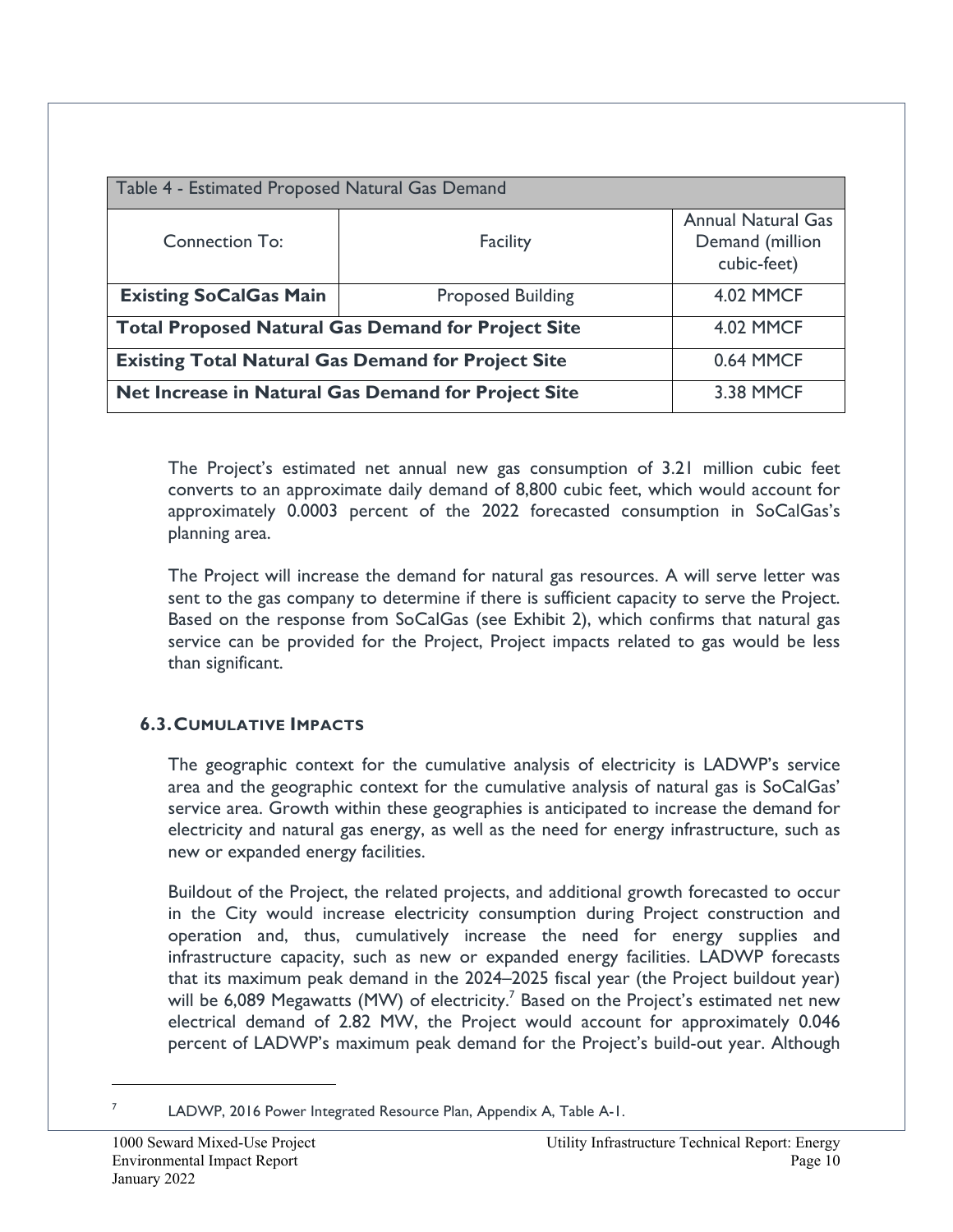future development would result in the irreversible use of renewable and nonrenewable electricity resources during project construction and operation which could limit future availability, the use of such resources have been taken into account in the City's planned growth forecast of the power system and would be consistent with growth expectations for LADWP's service area. Accordingly, the Project's contribution to cumulative impacts related to electricity consumption would not be cumulatively considerable and, thus, would be less than significant.

Electricity infrastructure is typically expanded in response to increasing demand, and system expansion and improvements by LADWP are ongoing. As described in LADWP's 2016 Power Integrated Resource Plan, LADWP would continue to expand delivery capacity as needed to meet demand increases within its service area at the lowest cost and risk consistent with LADWP's environmental priorities and reliability standards. LADWP has indicated that the Power Integrated Resource Plan incorporates the estimated electricity requirement for the Project. The Power Integrated Resource Plan takes into account future energy demand, advances in renewable energy resources and technology, energy efficiency, conservation, and forecast changes in regulatory requirements. Development projects within the LADWP service area would also be anticipated to incorporate site-specific infrastructure improvements, as necessary. Each of the related projects would be reviewed by LADWP to identify necessary power facilities and service connections to meet the needs of their respective projects. Project applicants would be required to provide for the needs of their individual projects, thereby contributing to the electrical infrastructure in the Project area. As such, the Project's contribution to cumulative impacts with respect to electricity infrastructure would not be cumulatively considerable and, thus, would be less than significant.

Buildout of the Project and related projects in SoCalGas' service area is expected to increase natural gas consumption during project construction and operation and, thus, cumulatively increase the need for natural gas supplies and infrastructure capacity. Based on the 2020 California Gas Report, the California Energy Commission estimates natural gas consumption within SoCalGas' planning area will be approximately 3,435 million cubic feet/day in 2022.<sup>8</sup> SoCalGas' forecasts take into account projected population growth and development based on local and regional plans. Although future development projects would result in the irreversible use of natural gas resources which could limit future availability, the use of such resources would be on a relatively small scale and would be consistent with regional and local growth expectations for SoCalGas' service area. Furthermore, like the Project, during project construction and operation other future development projects would be expected to incorporate energy conservation features, comply with applicable regulations including CALGreen and State energy standards under Title 24, and incorporate mitigation measures, as necessary. Accordingly, the Project's contribution to cumulative impacts related to natural gas

8

California Gas and Electric Utilities, 2020 California Gas Report, p. 96.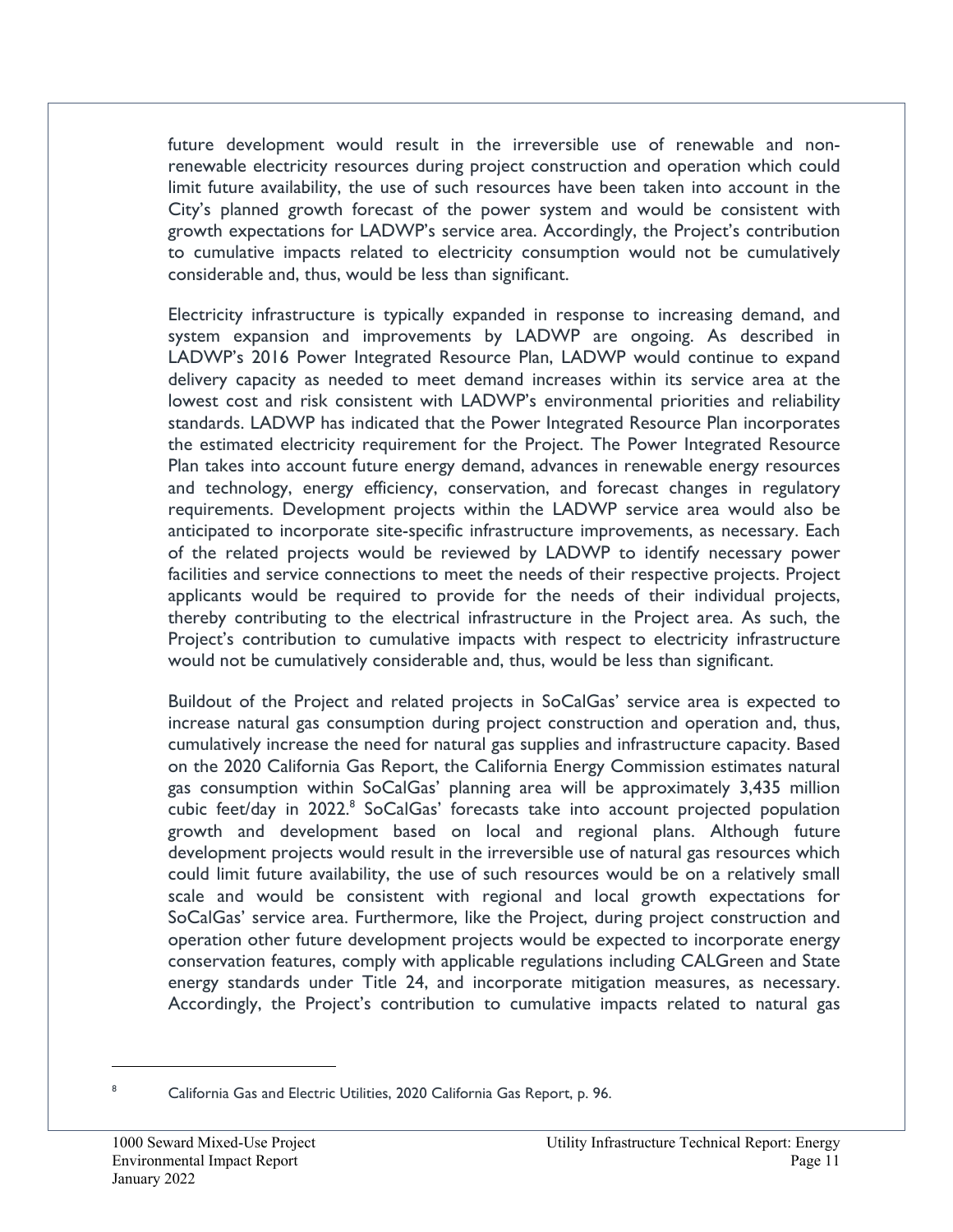consumption would not be cumulatively considerable and, thus, would be less than significant.

Natural gas infrastructure is typically expanded in response to increasing demand, and system expansion and improvements by SoCalGas occur as needed. It is expected that SoCalGas would continue to expand delivery capacity if necessary to meet demand increases within its service area. Development projects within its service area would also be anticipated to incorporate site-specific infrastructure improvements, as appropriate. As such, cumulative impacts with respect to natural gas infrastructure would not be cumulatively considerable and, thus, would be less than significant.

# **7. LEVEL OF SIGNIFICANCE**

Based on the analysis contained in this report no significant impacts have been identified to electricity or gas infrastructure for this Project.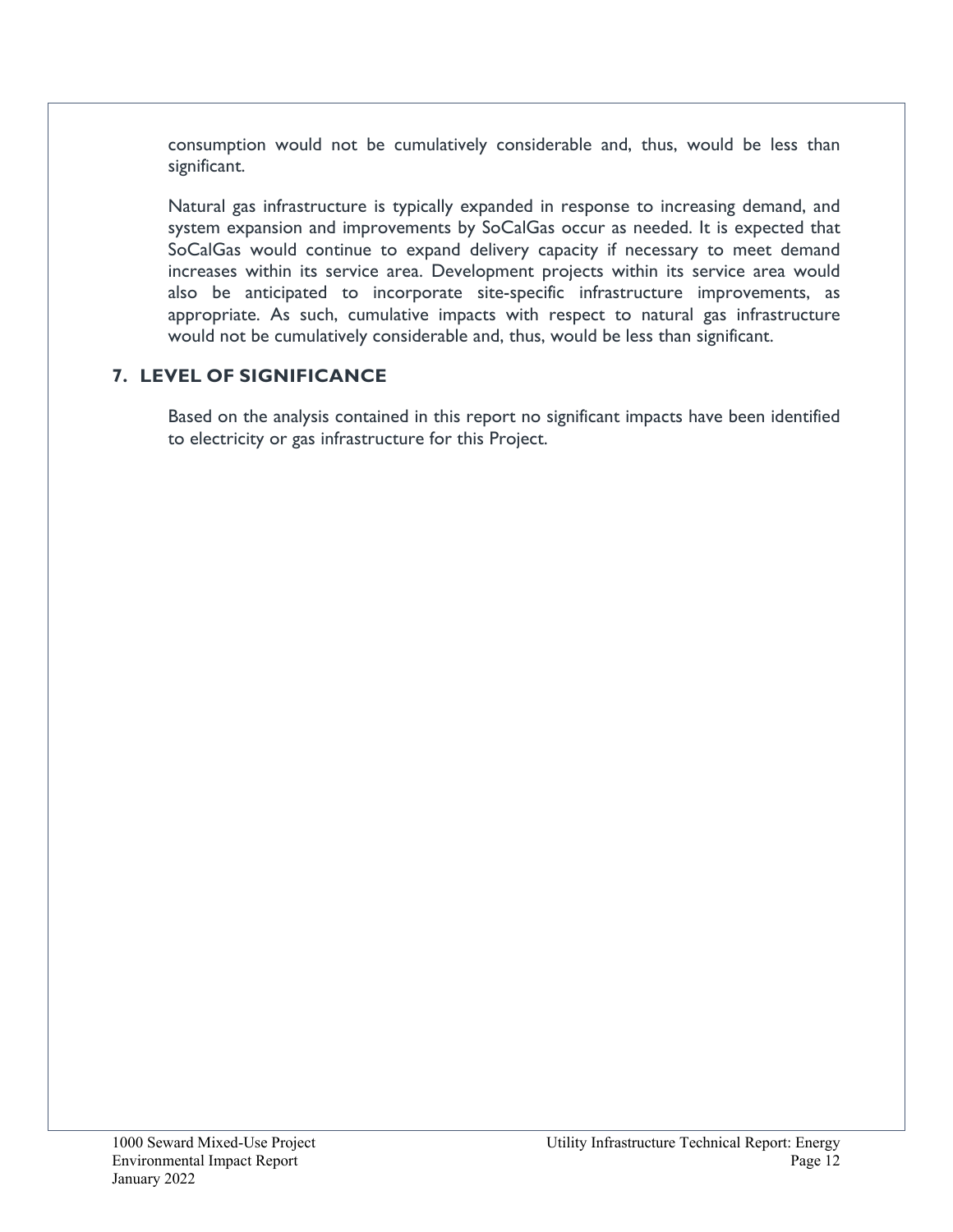**EXHIBIT 1**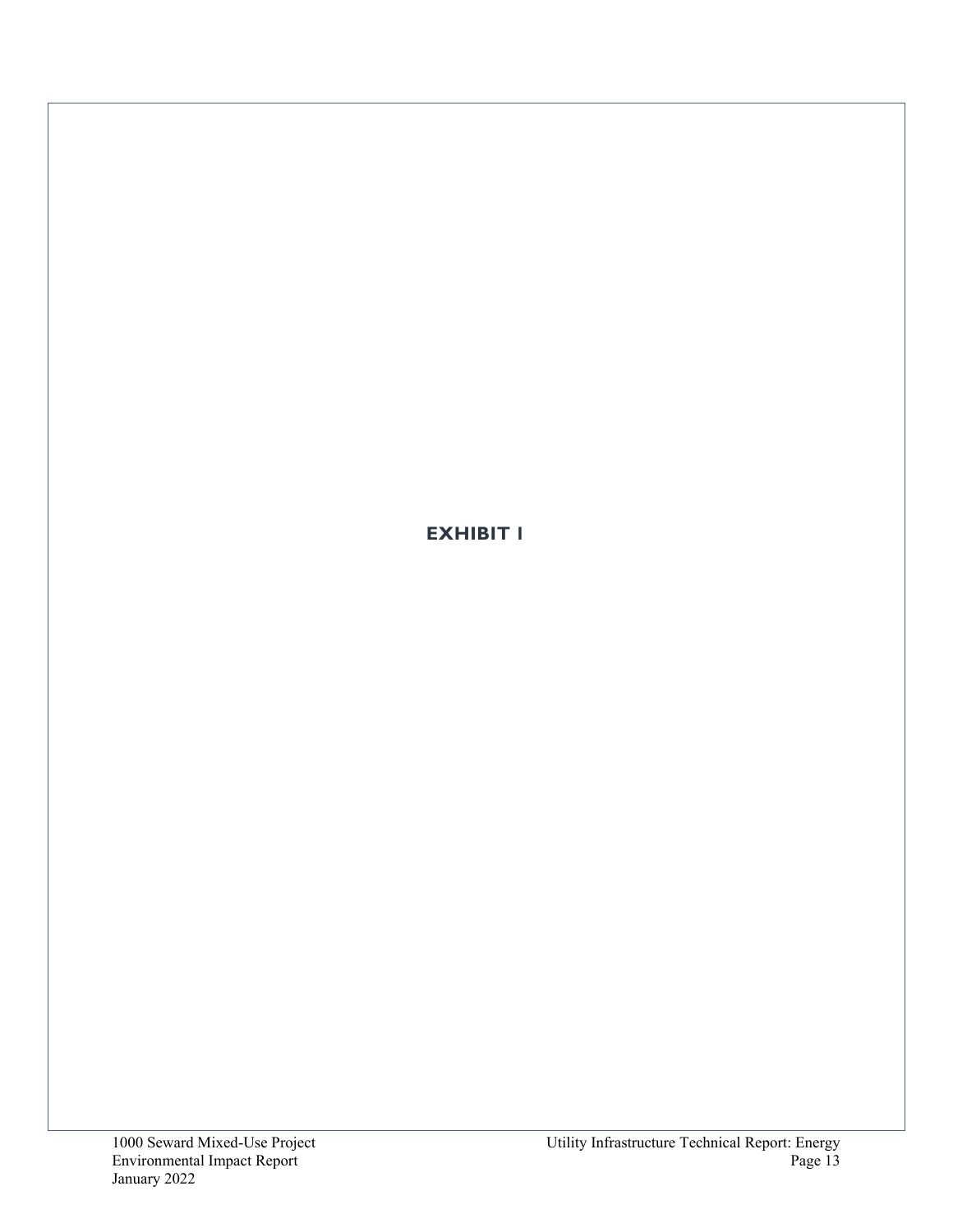

DIVISION **METROPOLITAN SERVICE PLANNING** 

NEW BUSINESS & CUSTOMER 2633 Artesian Street, Suite 250, Los Angeles CA 90031 (213) 367-6000 *FAX:* (213) 367-6089

*Antoine S. Raad*  District Engineer

January 13, 2020

SUPPORT SUBSECTION

Mr. Will Smith 319 Main Street El Segundo, CA 90245

Dear Mr. Smith:

#### 1000 Seward St

This is in response to your letter dated January 13, 2020 regarding electric service for the proposed project at the above address.

Electric service is available and will be provided in accordance with the Department of Water and Power Rules and Regulations. The estimated power requirement for this proposed project is part of the total load growth forecast for the City and has been taken into account in the planned growth of the power system

If you have any questions regarding this matter, please call Mr. Mario Ramirez at (213) 367-6120.

Sincerely,

cttr IAV

ANTOINE S. RAAD District Engineer Metro West Service Planning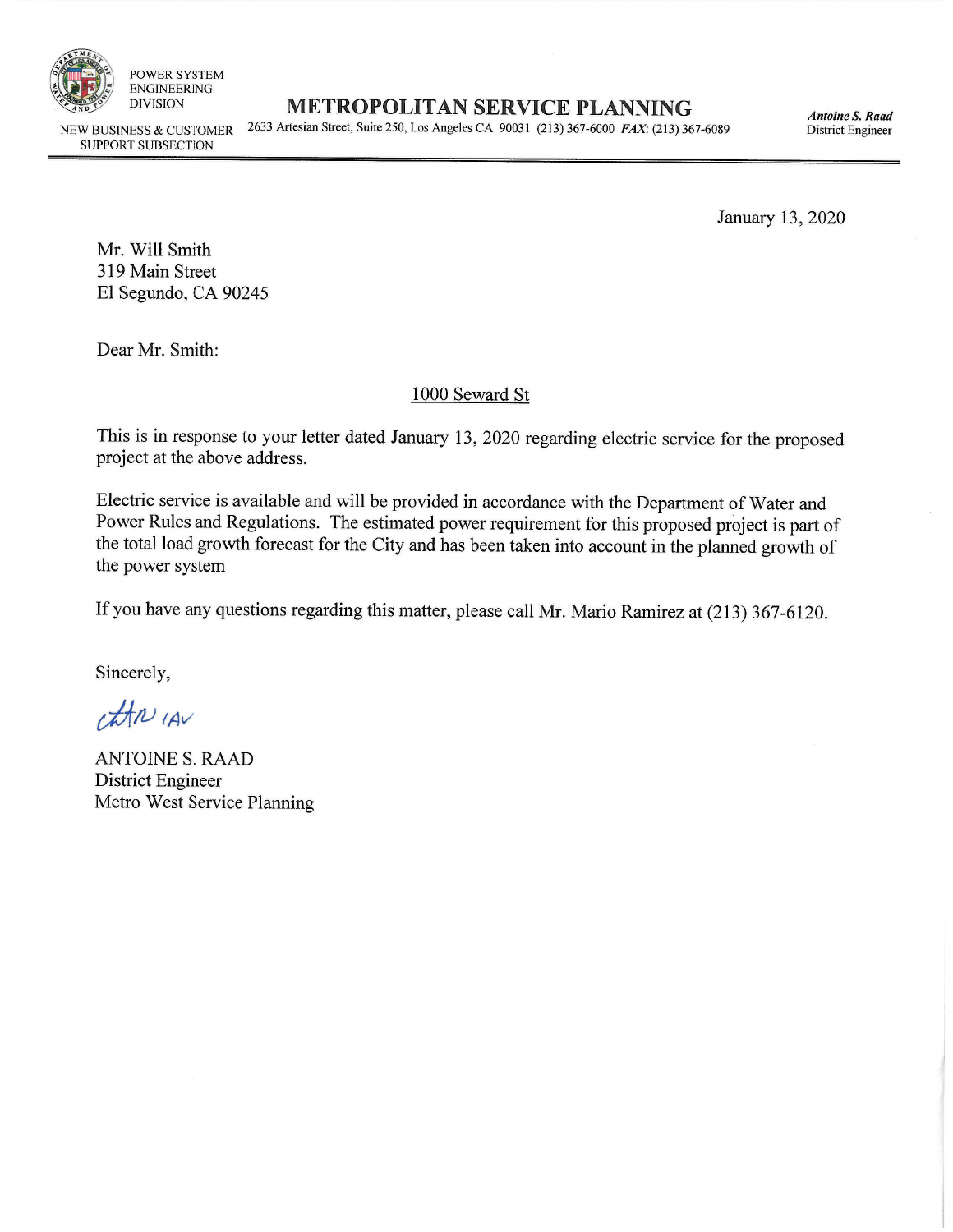**EXHIBIT 2**